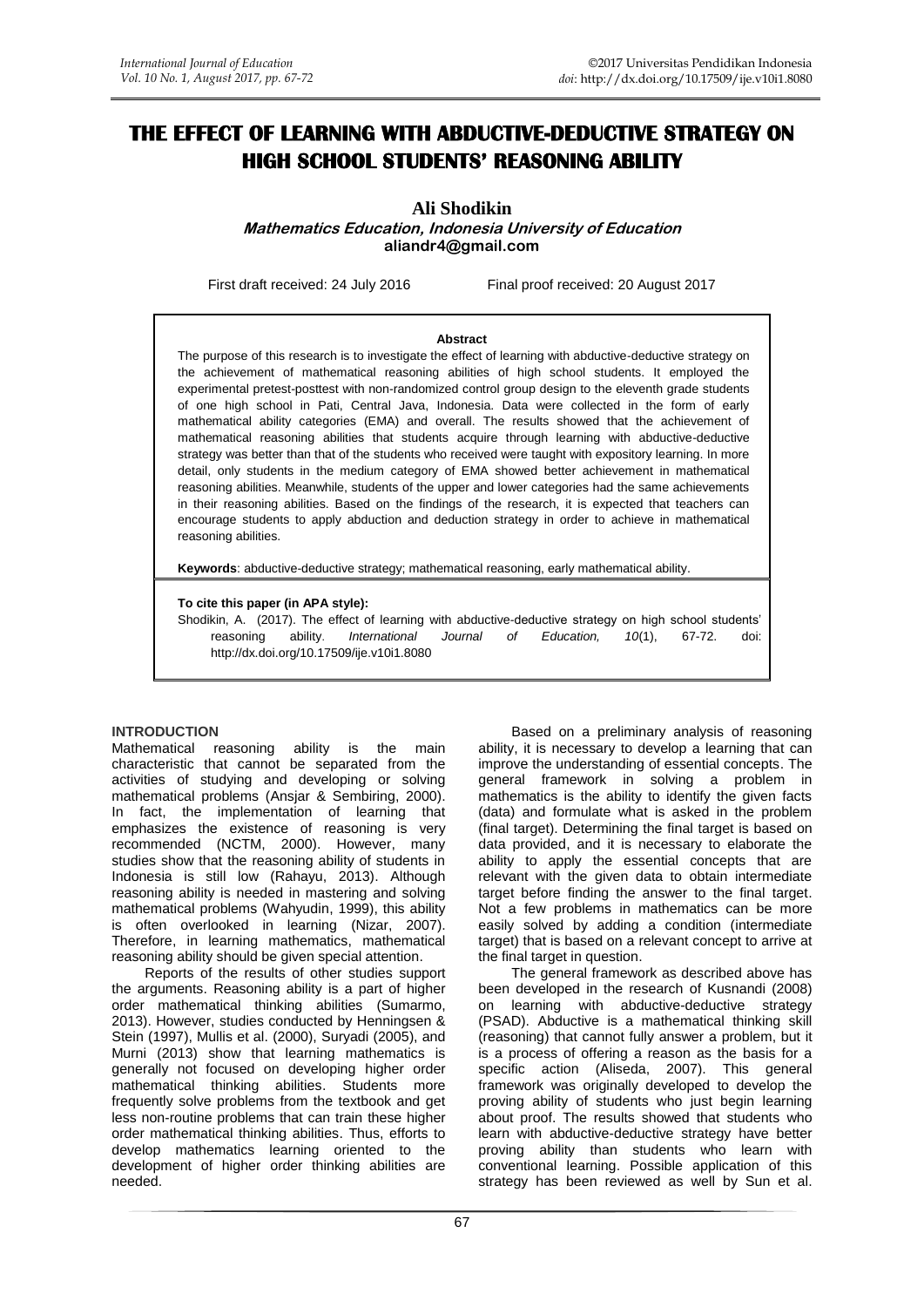(2005) for the problem of reasoning and problem solving ability. The possibility of applying this framework to the wide range of problems wide range of problems (mathematical literacy) for students in secondary schools has also been studied theoretically (Shodikin, 2013), but not at the practical level. Herein, the present study attempts to find out whether abductivedeductive strategy has effects on high school students' reasoning ability.

Based on the notion of learning with abductive-deductive strategy, in this study a more operational learning syntax of abductive-deductive strategy is developed as shown in Figure 1.



**Figure 1. Schematic of Learning with Abductive-Deductive Strategy**

|                                                      |  |  |  |  | The stages of learning with abductive-deductive |
|------------------------------------------------------|--|--|--|--|-------------------------------------------------|
| strategy above are described in more detail in Table |  |  |  |  |                                                 |
|                                                      |  |  |  |  |                                                 |

|  | Table 1. The Syntax of Learning with Abductive-Deductive Strategy |  |
|--|-------------------------------------------------------------------|--|

| <b>Phase</b> |                                                                 | <b>Teacher Behavior</b>                                                                                                                                                                                                                                                                                                                                                                                                                                                                                                                            |  |  |  |
|--------------|-----------------------------------------------------------------|----------------------------------------------------------------------------------------------------------------------------------------------------------------------------------------------------------------------------------------------------------------------------------------------------------------------------------------------------------------------------------------------------------------------------------------------------------------------------------------------------------------------------------------------------|--|--|--|
| Phase 1      | Orientation of problem                                          | • Teacher discusses the problem of learning objectives<br>• Teachers describe various important logistics needs<br>• Teachers motivate students to be directly involved in learning<br>activities<br>• Teachers provide apperception                                                                                                                                                                                                                                                                                                               |  |  |  |
| Phase 2      | Organization<br>of<br>learning                                  | • Teachers help students to define and organize the tasks of<br>learning and information related to the problem                                                                                                                                                                                                                                                                                                                                                                                                                                    |  |  |  |
| Phase 3      | Analysis and process<br>evaluation                              | • Analyze and evaluate the teacher directs students to find their<br>own solutions from information already possessed by students<br>• Teachers encourage students to do transactive reasoning as to<br>criticize, explain, clarify, justify and elaborate a proposed idea,<br>either initiated by students and teachers<br>• Teachers assist students in planning and preparing materials for<br>presentations and discussion<br>• Teachers help students to reflect on the investigation process<br>and other processes used in solving problems |  |  |  |
| Phase 4      | Generalization of the<br>findings                               | • Teachers help generalize the findings obtained                                                                                                                                                                                                                                                                                                                                                                                                                                                                                                   |  |  |  |
| Phase 5      | <b>Discussion</b><br>οf<br>strategies<br>more<br>to<br>problems | • Teachers assist students in finding more strategies for the<br>problems<br>• Teachers provide training and evaluation                                                                                                                                                                                                                                                                                                                                                                                                                            |  |  |  |

To be involved in transactive discussion, students' early mathematics ability (EMA) plays a very important role, by which the idea that appears to develop gradually so as to build a comprehensive mathematical concept of information is obtained. Students' EMA are divided into three categories: upper, middle, and lower levels. This grouping is used to see if there is mutual effect between the learning done and students' early mathematics ability and reasoning abilities. Besides that, the effects of learning in each category of early mathematical ability can be explained.

Based on the background and formulation of the problem described above, this study aims to investigate the effect of learning with abductivedeductive strategy on the achievement of high school students' mathematical reasoning abilities.

## **METHODOLOGY**

The method applied in this study was the experimental with pretest-posttest with nonrandomized control group design. With this design, subjects initially performed pretest, and then treated with a form of learning with abductive-deductive strategy and subsequently performed post-test to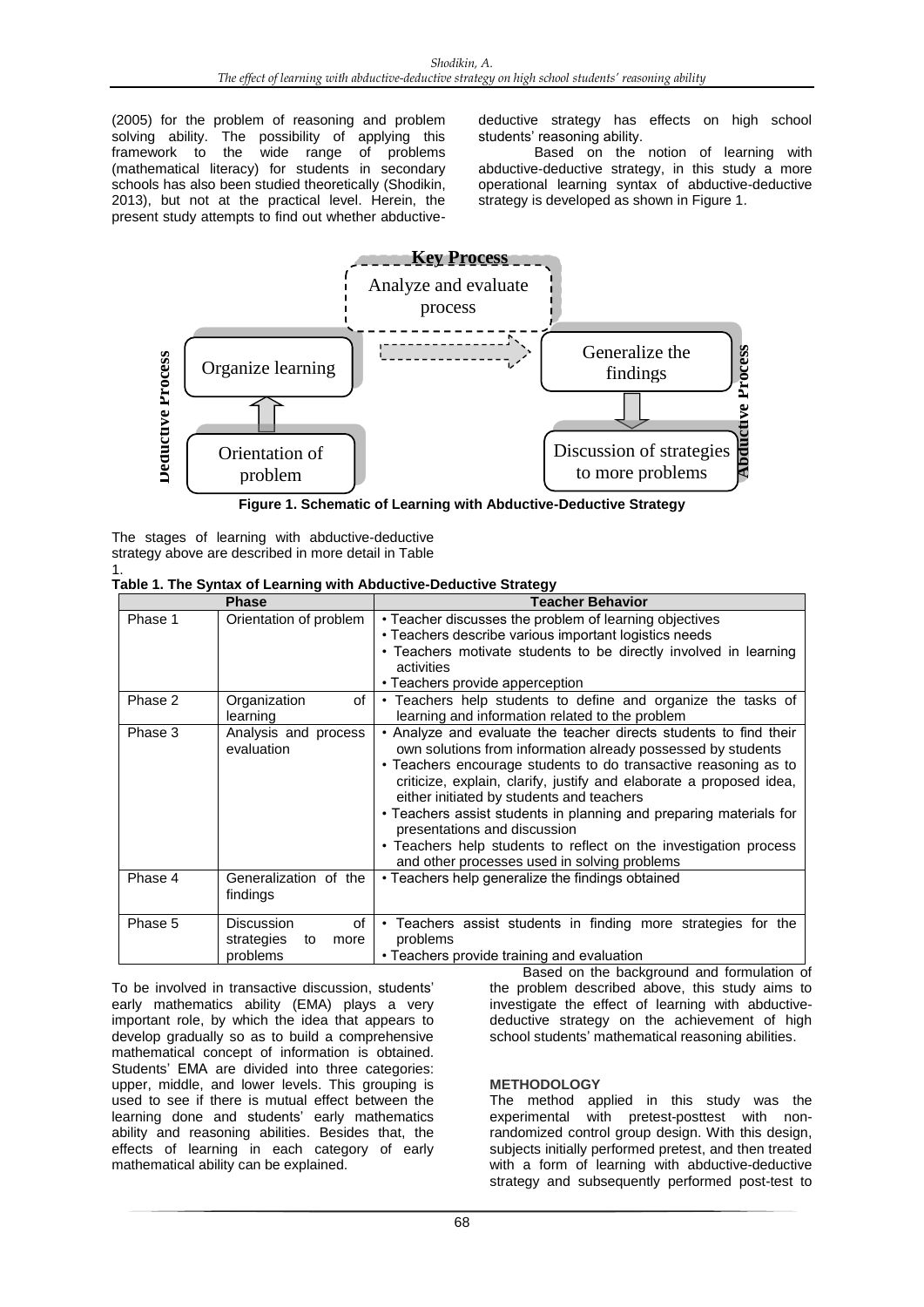measure their mathematical reasoning abilities in the topic of polynomial. This design was chosen according to the purpose of the research, namely to show the effect of the application of learning with

abductive-deductive strategy on the achievement of students' mathematical reasoning ability. The research design is presented in Figure 2.

| pretest                   | expository | posttest |
|---------------------------|------------|----------|
|                           |            |          |
| <b>Control Class</b>      |            |          |
| pretest                   | treatment  | posttest |
| <b>Experimental Class</b> |            |          |

**Figure 2. Research Design**

The study was conducted at one high school in Pati, Central Java, Indonesia, in the academic year of 2013/2014. The samples consisted of two classes that have the same early mathematical abilities out of the eight classes available with purposive sampling, each totaling to 34 students. The grouping of students by the category early mathematical ability was done based on the average scores of two daily tests: mid semester test and end-of-semester test. The weights of these values were 20%, 30%, and 50 %, respectively.

### **FINDINGS**

The selection of the class used as the research sample, in addition to being based on early mathematical abilities was also based on the initial reasoning abilities shown by the pretest scores, both overall and by EMA category. The findings revealed that the students who learned with abductive-deductive strategy and those with expository method showed no differences in early mathematical ability and reasoning ability, both as a whole and by category of EMA (upper, middle, lower).

The achievement of mathematical reasoning ability was determined based on the posttest scores. Details of the achievement are provided in Figure 3.



**■upper ■middle ■under ■overall** 



## **Reasoning Ability**

Figure 3 shows that the students who learned with abductive-deductive strategy (experimental class) had the overall average score of achievement of mathematical reasoning abilities greater than the students who received the expository learning (control class). Judging from EMA category, the students with upper level EMA had the greatest average score of achievement of mathematical reasoning ability.

To find out which students achieved better reasoning ability, mean difference test was conducted. Before the mean difference test was carried out, the normality test and homogeneity tests were undertaken. Then, *t*-test was used for normally distributed and homogeneous data, while for non-normally distributed data Mann-Whitney U non-parametric test was employed. The results of mean difference test are presented in Table 3.

| anle |  |
|------|--|
|      |  |

Test Results Mean Difference of Post-test Scores in Mathematical Reasoning Ability

| <b>EMA</b> | <b>Comparison of</b><br>average (E:C) |                          | Mann-<br><b>Whitney U</b> | Sig.<br>(2 tailed) | ıg.<br>(1 tailed) | Ho       |
|------------|---------------------------------------|--------------------------|---------------------------|--------------------|-------------------|----------|
| Upper      | 30.00:30.00                           | 0.000                    |                           | 1.000              | 0.500             | Accepted |
| Middle     | 25.81 : 15.88                         | $\blacksquare$           | 130.5                     | 0.006              | 0.003             | Rejected |
| Lower      | 13.67 : 12.83                         | 0.166                    |                           | 0.871              | 0.435             | Accepted |
| Overall    | 24.53 : 17.00                         | $\overline{\phantom{0}}$ | 304.5                     | 0.001              | 0.000             | Rejected |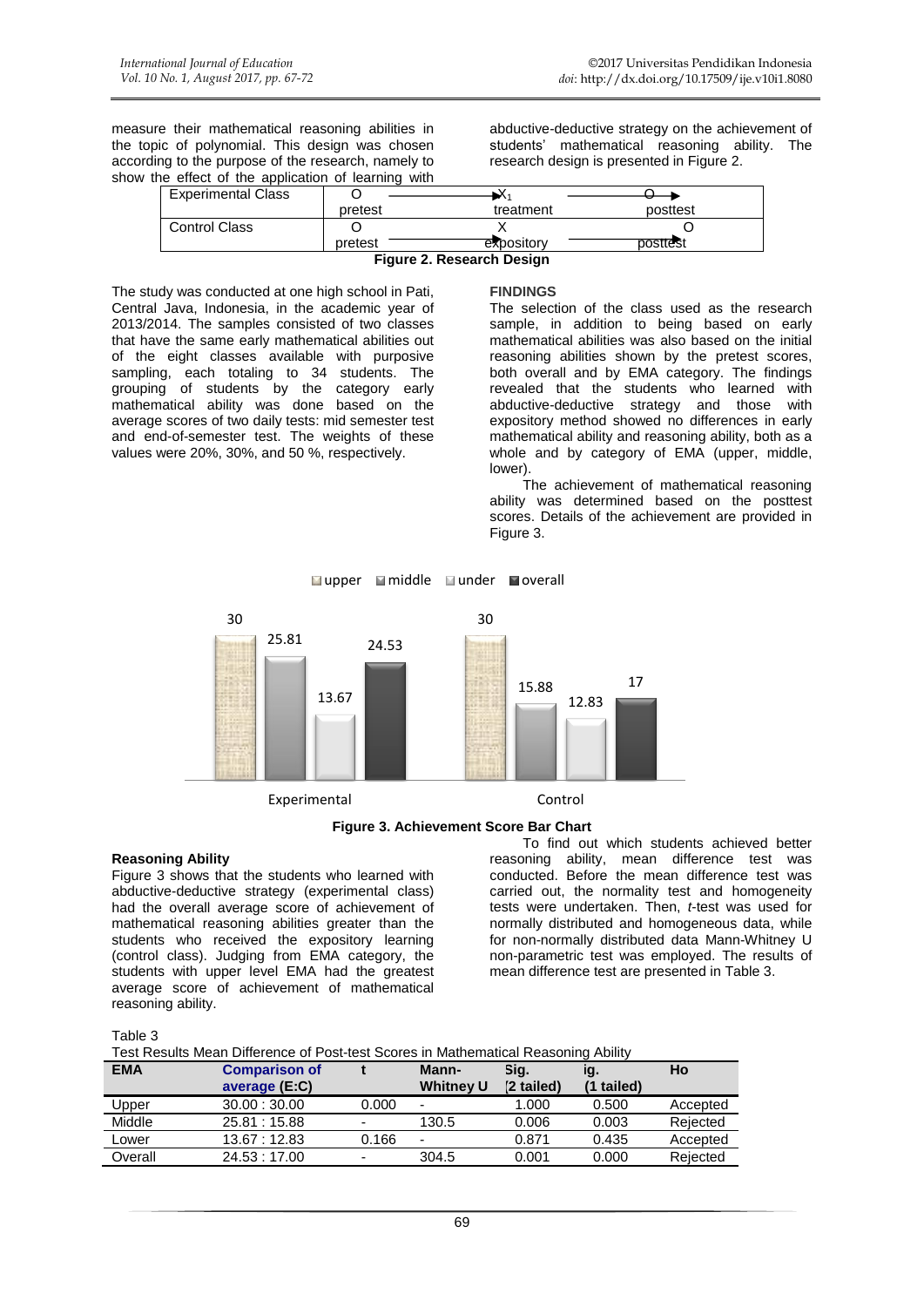Ho: The average achievement of reasoning ability of the experimental class was lower or equal to that of the control class in terms of EMA (upper, middle, lower) as well as overall.

Table 3 shows that the mathematical reasoning ability of the students who learned with abductive-deductive strategy (experimental class) was better than that of the students who used expository learning (control class). Seen more detail in terms of EMA categories, only the mathematical reasoning ability of students whose EMA at the middle category and learning with abductive-deductive strategy that was better than that of the students used expository learning. However, for students of the upper and lower categories of EMA who learned with abductive-deductive strategy (experimental class), the achievement of mathematical reasoning ability was lower or equal to that of the students who employed expository learning (control class). Based on the average achievement, the experimental class students in the upper and lower categories of EMA gained an average score that was greater than the average score of the control class. Hence, it can be concluded that the achievement of mathematical reasoning ability of the students learning with abductivedeductive strategy (experimental class) was equal to that of the students who used the expository learning (control class).

# **DISCUSSION**

Specifically, the indicators of mathematical reasoning ability in this research are focused on three skills, namely: (1) making logical conclusions; (2) estimating answers and solution processes; and (3) using patterns and relationships to analyze mathematical situations.

It has been shown that the students who learned with abductive-deductive strategy and expository learning had no difference in their early mathematical ability, both as a whole and in terms of each category of Early Mathematical Ability/EMA (upper, middle, lower). This finding is understandable because both classes were not subjected to different learning methods.

The achievement of mathematical reasoning ability of the students learning with abductivedeductive strategy was better than that of the students who used expository learning. These results are consistent with the hypothesis proposed previously and showed that indeed the phases of learning with abductive-deductive strategy support and facilitate the improvement of students' reasoning ability. The results are also in line with those of Mayadiana's (2011) which show that students who learned with mathematical process thinking had reasoning ability (inductive and deductive) better than that of the students taught with conventional learning. Although the research was conducted to students with different levels of early mathematical ability and using inductive approach, the similarity to learning with abductive-deductive strategy lies in the emphasis on mathematical thinking process.

The average achievement score (post-test) on the reasoning ability of students learning with abductive-deductive strategy was 24.53 of the ideal 40. From this finding, it can be concluded that the reasoning ability of the students learning with

abductive-deductive is still less than optimal. The reason for this is related to adjustments in thought that are relatively difficult for students. In fact, thinking hard is vital in constructing knowledge in the view of constructivism-based learning (Ormrod, 2008). Another reason is the test used in this study was relatively difficult. It was revealed during the interviews that the test items in this study were more difficult than the normal questions given by the teacher prior to the study. The test results also indicate that the questions used were in the "most difficult" category.

It is clear then that higher order mathematical thinking ability (reasoning) is not easy to achieve. However, it is undeniable that the students learning with abductive-deductive strategy demonstrate better achievement than the students taught with expository learning. This finding indicates that if abductivedeductive strategy is consistently applied, it is possible to increase students' reasoning ability optimally.

Reviewed in more detail by categories of EMA, only students in the middle category show learning with abductive-deductive strategy had better achievement of mathematical reasoning ability than students who were taught with expository learning. Meanwhile, experimental class students in the upper and lower EMA categories had the same achievement same ability. This suggests that learning with abductive-deductive strategy has facilitated students with middle category of EMA to improve mathematical reasoning ability. On the other hand, the students with upper category of EMA had similar results in their reasoning ability, possibly because the students have great motivation and are able to accept the learning materials, so despite the lack of supporting learning method they were still able to obtain good results. The fact that the increase in the reasoning ability of the students learning with abductive-deductive strategy was not greater than that of the students with expository learning does not mean that the former students did not improve or facilitated, but with both of learning strategies have increased the students' ability. Similarly, the students with lower category of EMA did not optimally improve their reasoning ability through learning with abductive-deductive strategy and expository learning because the students with have low motivation. Based on these arguments, in general learning with abductive-deductive strategy has been able to facilitate the achievement of better reasoning ability.

The following arguments reinforce the notion that learning with abductive-deductive strategy has been able to facilitate the achievement of mathematical reasoning ability of students better than expository learning.

For indicator (1), making logical conclusions, learning with abductive-deductive strategy facilitates the phase of generalizing the findings obtained. Learning activities encourage students to generalize the findings obtained from the problems or the data. The activities also familiarize and help students in understanding the problems or data so as to be able to make conclusions from a logical statement. This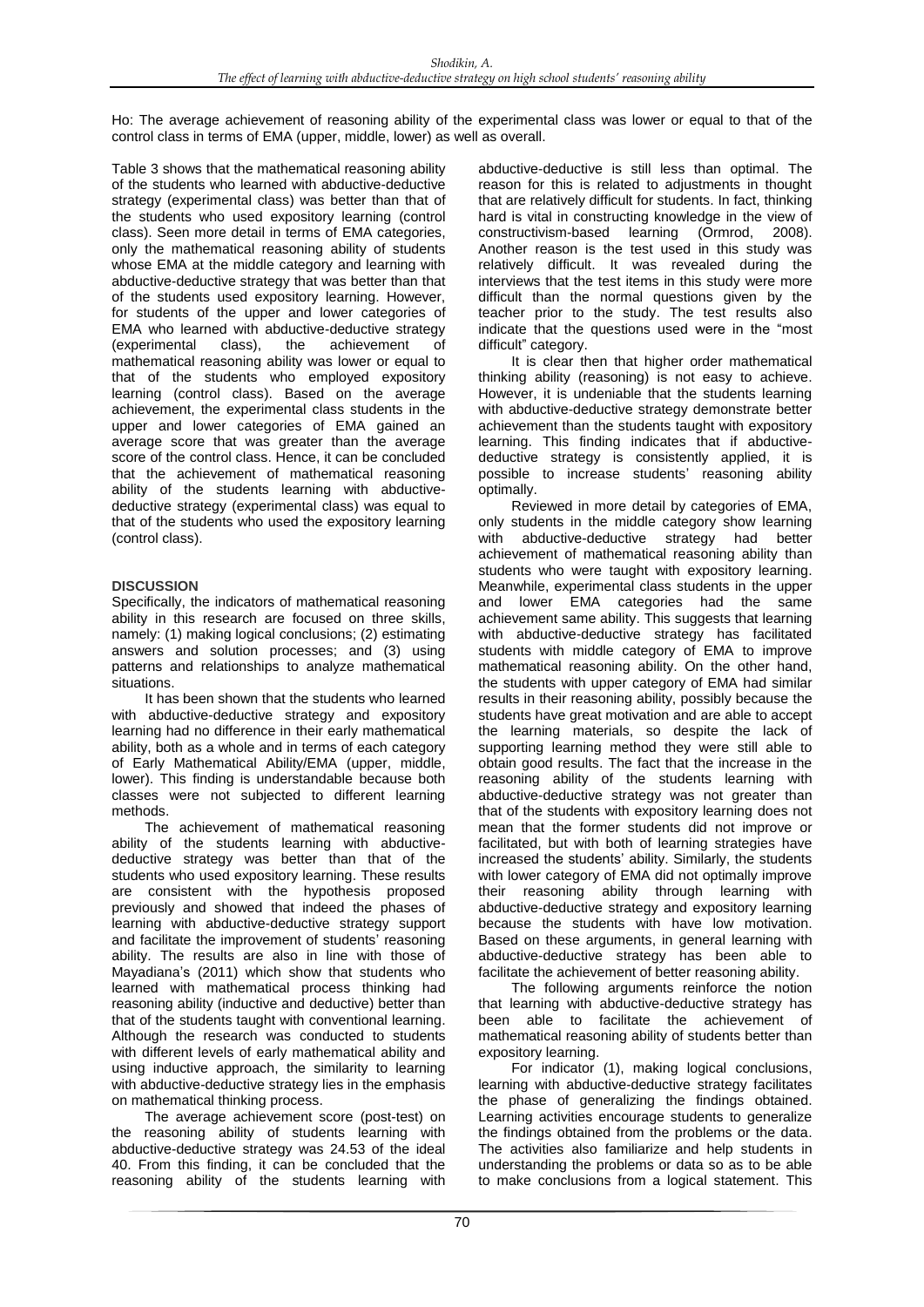argument is in accordance with the opinion of Vygotsky (John & Thornton, 1993) who said that the process of improving the understanding and reasoning of students occurs as a result of learning. In other words, the phase of generalizing the findings obtained in learning with abductive-deductive strategy has been able to facilitate the indicator of making logical conclusions. Meanwhile, in expository learning, students have fewer opportunities to do such activities.

The second indicator of estimating answers and solutions in learning with abductive-deductive strategy greatly facilitates the analysis and evaluation phase. In this phase, the teacher first directs students to find their own solutions of the information that has been gained by the students. The teacher then encourages students to do transactive reasoning as to criticize, explain, clarify, justify and elaborate a proposed idea, either initiated by the students or teacher. Next, the teacher assists students in planning and preparing materials for presentations and discussions. The teacher then helps students to reflect on the investigation process and other processes used in solving the problem to give students the ability to estimate answers and solution. Compared to expository learning, in which the teacher presents the material through lecture or reading materials from a textbook or instructional material, students cannot optimally develop the ability to estimate answers and solution processes. This is supported by the learning theories expressed by Piaget, where knowledge is not passively received. Mathematical knowledge is constructed by the children themselves; should not be given. Students should become active seekers and processors of information, not a passive recipient (Schunk, 1986; Davis & Murrell, 1994). In other words, students are given the opportunity to learn independently and connect the concepts that have been previously obtained and become involved in meaningful learning. The opportunity to explain ideas is also one of the factors supporting the increase in students' reasoning ability (Baig & Halai, 2006). This is the advantage of learning with abductive-deductive strategy compared to expository learning.

The third indicator of using patterns and relationships to analyze mathematical situations in learning with abductive-deductive strategy facilitates in discussion of strategies to be applied to more problems. Students' activities in finding strategies to the problems require students to see patterns and relationships between a problem and another problem. Students will construct new mathematical knowledge through reflection on actions undertaken both physically and mentally. They make observations to find patterns and relationships, and form generalizations and abstractions (Dienes, 1969). The investigation of the objects, comparison and analysis of the similarity or non-similarity (pattern) will enhance students' reasoning ability (Christon & Papageorgion, 2006). Therefore, this phase is very helpful in familiarizing students to use patterns and relationships to analyze mathematical situations.

The more advantages that learning with abductive-deductive strategy have than expository learning in facilitating the development of students'

mathematical reasoning ability as described above reinforce that learning with abductive-deductive strategy is better than expository learning in the achievement and improvement of students' reasoning abilities.

# **CONCLUSION**

Based on the research findings and discussion, it can be concluded that the in general the achievements of mathematical reasoning ability of the students learning with abductive-deductive strategy was better than those with expository learning. In terms of EMA category, only students in the middle category showed better achievements of mathematical reasoning ability. Meanwhile, students in the upper and lower categories demonstrated similar achievements of mathematical reasoning ability.

Teachers are recommended to use learning with abductive-deductive strategy with learning materials that possess abductive-deductive characteristics to improve mathematical reasoning ability. Further research needs to be done for the development of learning with abductive-deductive strategy for other materials in accordance with the characteristics of abductive-deductive strategy, such linear program, logarithmic, and trigonometric. The research should also be extended to the level vocational schools and junior high schools. Research on the improvement of other mathematical abilities using learning with abductive-deductive strategy can also be done. For comparison, it is also necessary to do research on the comparison of the strategy to the inductive, deductive, inductive-deductive or other strategies.

## **REFERENCES**

- Aliseda, A. (2007). Abductive reasoning: Challenges ahead. *Theoria*, *60*, 261-270.
- Ansjar, M., & Sembiring. (2000). *Hakikat Pembelajaran MIPA dan Kiat Pembelajaran Matematika di Perguruan Tinggi*. Jakarta: Directorate General of Higher Education Department.
- Baig, S. & Halai, A. (2006). Learning mathematical rules with reasoning. *Eurasia Journal of Mathematics, Science and Technology Education,* 2, 15-39.
- Chiston, C. & Papageorgiau, E. (2006). A Framework of mathematics inductive reasoning. *Journal Learning and Instruction*. Cyprus. Elsevier, Ltd. 17.
- Dienes, Z.P. (1969). *Mathematics in the Primary School*. London: Macmillan and Co Ltd.
- Davis, T. M. & Murrell, P. (1994). *Turning Teaching into Learning: The Role of Student Responsibility in the Collegiate Experience*. (Report No.EDO-HE 93-8). Washington, DC: George Washington University, School of Education and Human Development. (ERIC Document Reproduction Service No. ED 372 702).
- Henningsen, M., & Stein, M.K. (1997). Mathematical tasks and student cognition: Classroom-based factors that support and inhibit high-level mathematical thinking and reasoning. *Journal*